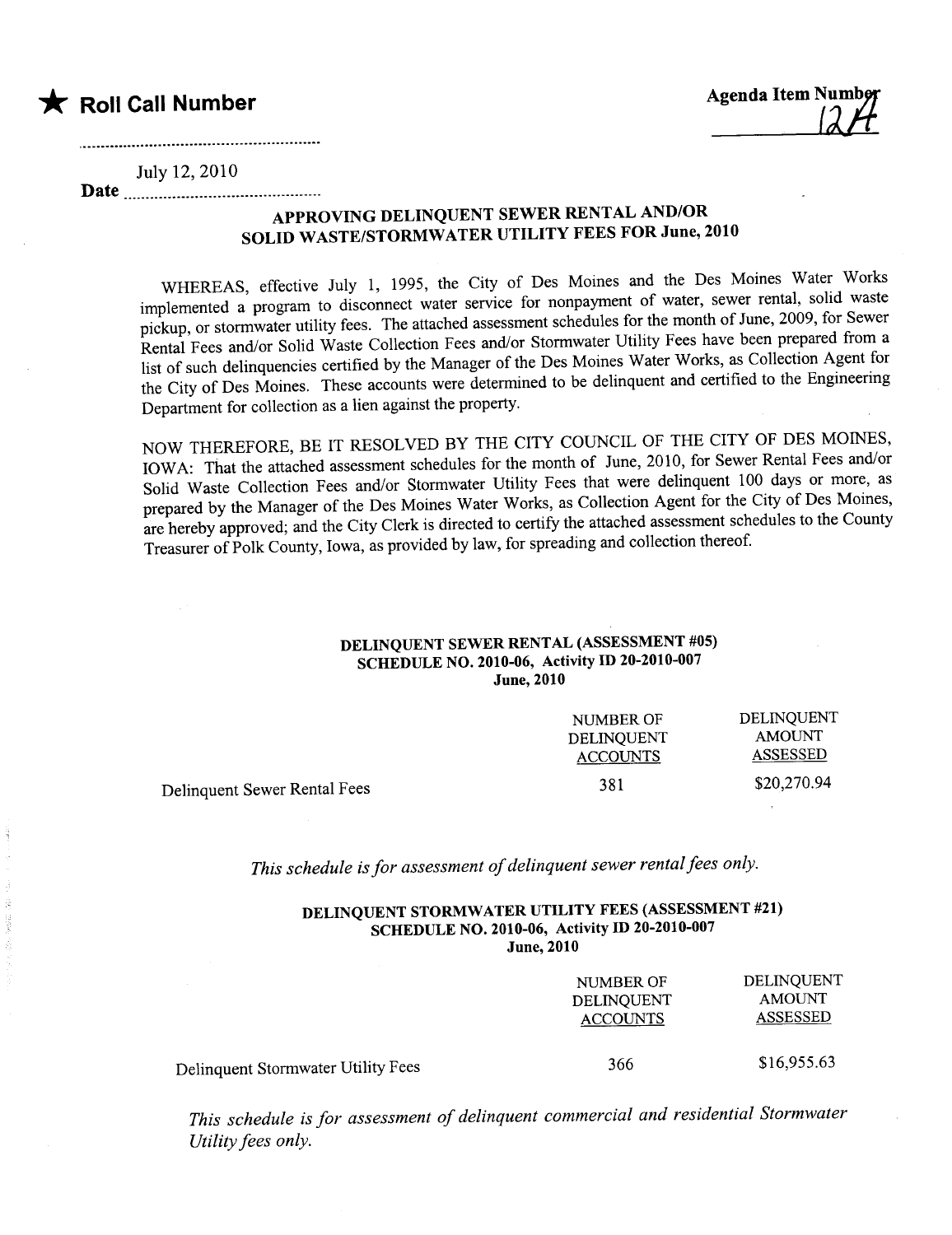

 $12H$ 

Date July 12, 2010

#### DELINQUENT SOLID WASTE FEES (ASSESSMENT #17) SCHEDULE NO. 2010-06, Activity ID 20-2010-007 June, 2010

|                             | NUMBER OF<br><b>DELINOUENT</b><br><b>ACCOUNTS</b> | <b>DELINOUENT</b><br><b>AMOUNT</b><br>ASSESSED |
|-----------------------------|---------------------------------------------------|------------------------------------------------|
| Delinquent Solid Waste Fees | 362                                               | \$20,512.96                                    |

This schedule is for assessment of delinquent residential Solid Waste Utility fees only.

| Moved by | to adopt. |
|----------|-----------|
|          |           |

FORM APPROVED: Vrather Van

 $\geq$   $\geq$ 

Kathleen Vanderpool Deputy City Attorney

| <b>COUNCIL ACTION</b> | <b>YEAS</b> | <b>NAYS</b> | <b>PASS</b> | <b>ABSENT</b>   | <b>CERTIFICATE</b>                                                                                 |
|-----------------------|-------------|-------------|-------------|-----------------|----------------------------------------------------------------------------------------------------|
| <b>COWNIE</b>         |             |             |             |                 |                                                                                                    |
| <b>COLEMAN</b>        |             |             |             |                 | I, DIANE RAUH, City Clerk of said City hereby                                                      |
| <b>GRIESS</b>         |             |             |             |                 | certify that at a meeting of the City Council of                                                   |
| <b>HENSLEY</b>        |             |             |             |                 | said City of Des Moines, held on the above date,<br>among other proceedings the above was adopted. |
| <b>MAHAFFEY</b>       |             |             |             |                 |                                                                                                    |
| <b>MEYER</b>          |             |             |             |                 | IN WITNESS WHEREOF, I have hereunto set my                                                         |
| <b>MOORE</b>          |             |             |             |                 | hand and affixed my seal the day and year first<br>above written.                                  |
| <b>TOTAL</b>          |             |             |             |                 |                                                                                                    |
| <b>MOTION CARRIED</b> |             |             |             | <b>APPROVED</b> |                                                                                                    |
|                       |             |             |             |                 |                                                                                                    |
|                       |             |             |             |                 |                                                                                                    |
|                       |             |             |             | Mayor           | <b>City Clerk</b>                                                                                  |